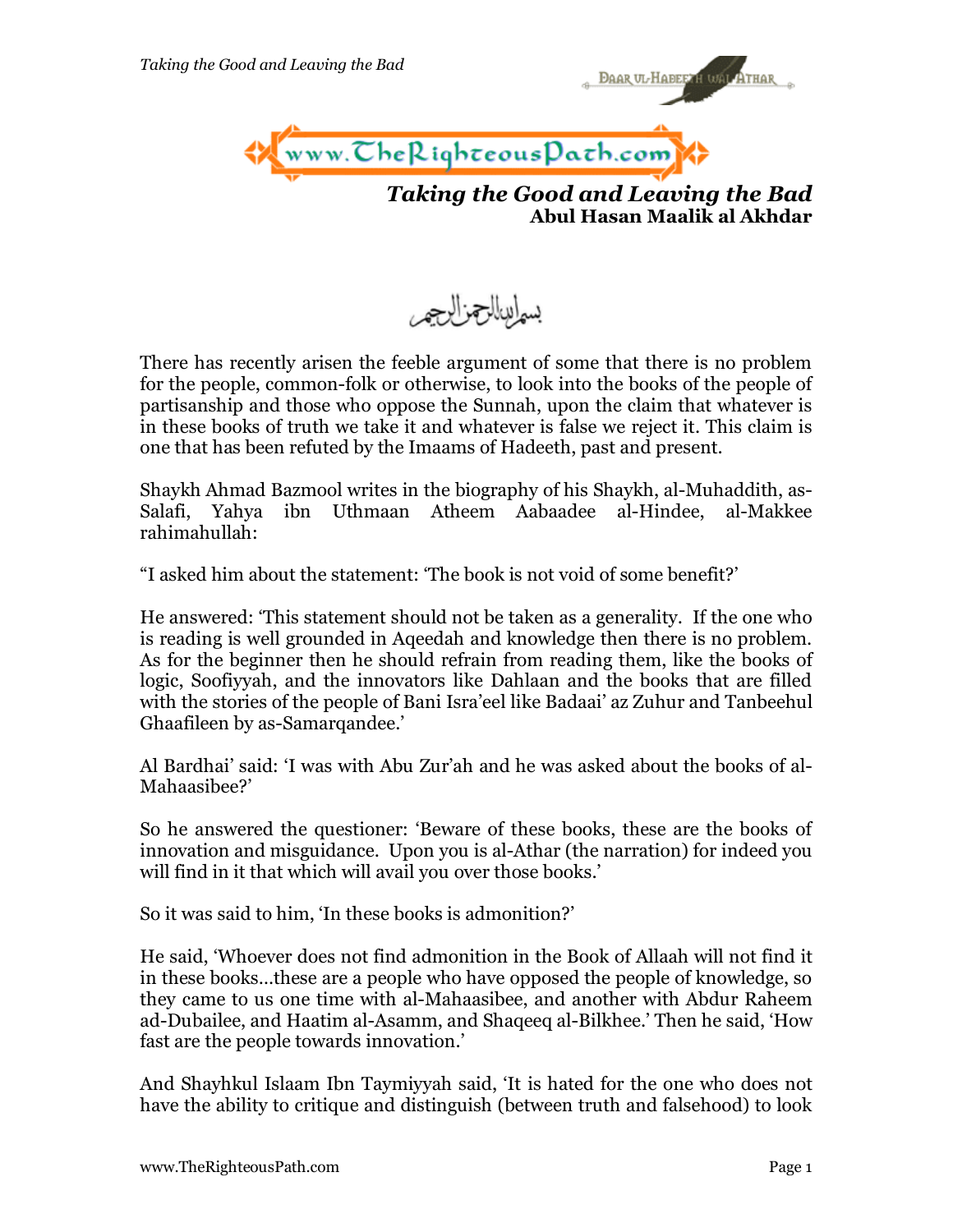

in the books that have a number of fabricated narrations, and misguided opinions like the books of the people innovation, and it is hated to take knowledge from the Qassaas (storytellers) and their likes who tell many lies in their speech, even if they speak much of the truth'." [End of quote, See an-Najm al-Baadee p. 27]

The statement of Ibn Taymiyyah sheds much light on this issue where he mentions that even if there is much truth to be found in their speech, it is mixed with lies and fabrications and therefore the one who does not have the ability to distinguish between truth and falsehood, Sunnah and Bid'ah, will become lost and become like the one who gathers wood at night! He will gather along with the wood, trash, dirt, and everything else that is present, as he does not have the ability of discernment.

Khaalid adh-Dhufairee in his book Ijmaa al-Ulemaa alal Hajr wat-Tahdheer min Ahlil Ahwaa (The Consensus of the Scholars Upon the Abandonment and Warning from the People of Desires) mentions in the chapter: 'The methodology of the people of the Sunnah in dealing with the books of the people of innovation':

"Indeed from the calamities that have spread in these times, and its evil and harm have spread are those books that are filled with innovations, superstitions, and the calls to newly invented methodologies, for these innovated books have been a strong means for every innovator to spread his innovation and misguidance amongst the people and to beautify them so as to make its spread easier.

But there remains a question that needs answering and it is: "What is the path to safety from these books and to save the people of the Sunnah from them?

The path, it is the following the way of the Salafus Saalih in their dealings with the books of the people of desires and innovation. Their way was warning against these books, and leaving off looking into them, and warning from their authors, rather they ruled with the obligation of destroying these books and burning them.

And this is not oppression, rather it is the essence of justice since oppression is leaving these books filled with innovations and misguidance without warning or clarifying what is in them of falsehood, because of which many people become misguided and follow innovated methodologies that are in opposition to the Book and the Sunnah.

I will present for you a number of quotes from the Salaf that will clearly explain to you this path, and refute the callers of misguidance who encourage the youth to read the books of their leaders until they enter them into their snare and they will not be able to escape, and if it is said to them: 'In these books is defamation of some of the Prophets, Takfeer of some of the companions, the statement of the creation of the Qur'aan, and in them is this and that', they answer with all boldness: 'Take the truth and leave the falsehood.'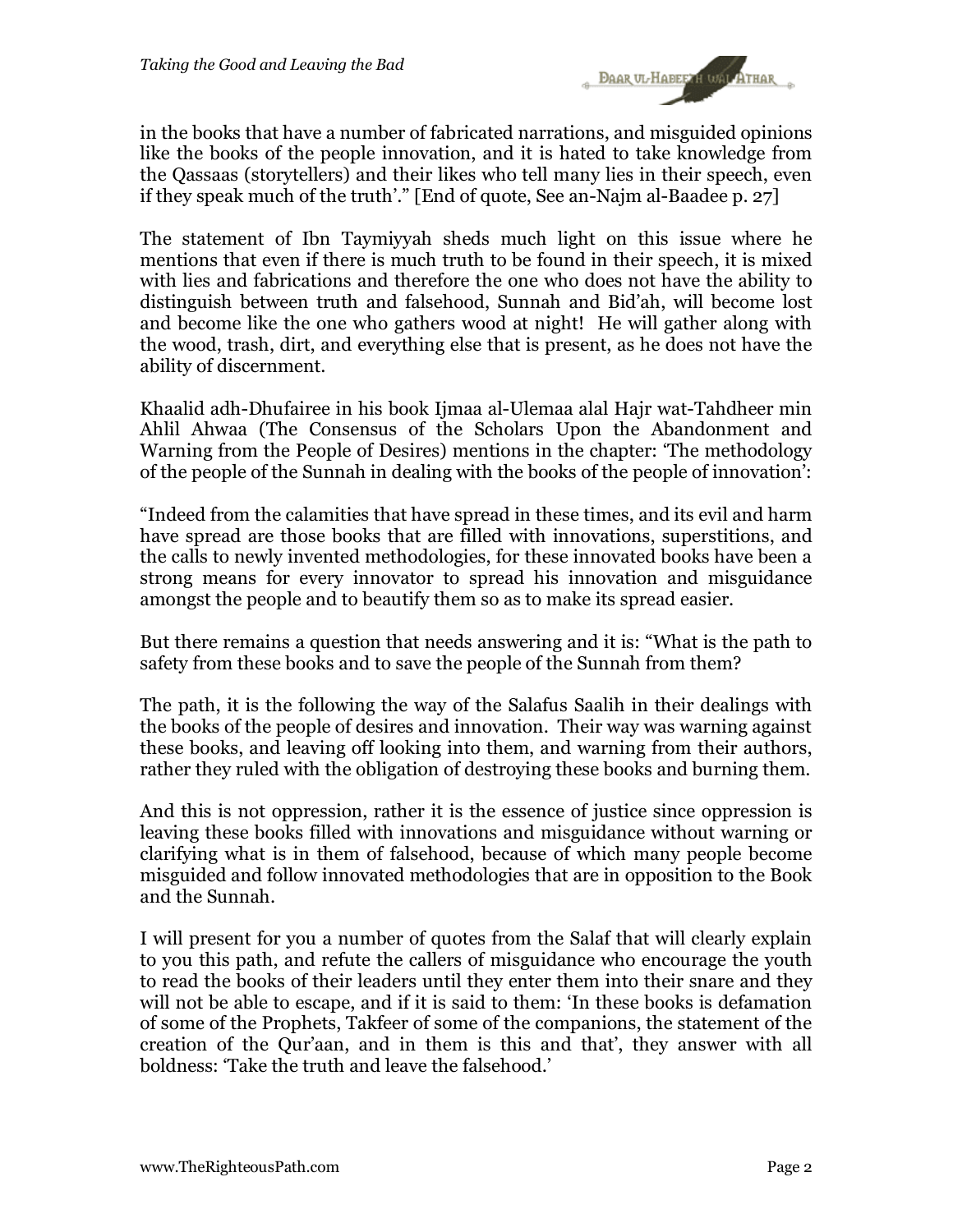

We say: Yes the truth is to be accepted from whoever says it, and the Salafus Saalih did not abstain from accepting the truth, and with that they never said take the truth that is found in the books of the people innovation and leave the falsehood. Rather they proclaimed with their loudest voice to leave them all together. Rather they made their destruction obligatory, and that is because the truth that is present in the books of the people of innovation can be found in the Book and the Sunnah and therefore it is obligatory to take it from its original source which is not contaminated with filth nor innovation, since it is the spring that is pure, and the water that is fresh.

An example of that: Two wells of water, one of them pure and clean and the other muddy filled with dirt and filth, so does one with intellect say: 'Go to the second well and take from its water.' The one with intellect does not say this.

So what if there was found one who was deterring people from the pure spring and calling the people to drink from the muddy well filled with dirt and filth…"

He says later: "And the Messenger of Allaah sallallahu alaihi wa sallam warned against reading the writings of the People of the Book even though they are not free of some truth.

On the authority of Jaabir bin Abdillah who said that Umar bin al-Khattaab came to the Prophet sallallahu alaihi wa sallam with a writing that he had gotten from one of the People of the Book and he became angry and said: 'Are you in doubt O Ibn al-Khattaab?! By the One in Whose Hand is my soul! I have come to you with that which is clear, do not ask them about anything so that they speak the truth and you deny it, or they speak falsehood and you believe it, and by the One in Whose Hand is my soul, if Moosa was alive, he would have to follow me.' 1

Rather the Imaams have mentioned a consensus upon leaving off looking into the books of the people of innovation and they did not say take the truth and leave the falsehood…"

He then goes on to cite a number of narrations from the Salaf on this issue, from them being the narration on Imam Ahmad.

Abdullah bin Ahmad said: "I heard my father saying: 'Ibn Mahdee narrated to us from Sallaam bin Abee Mutee' who is from the trustworthy: 'Abu Awaanah wrote a book that had in it mention of the faults of the companions of the Messenger of Allaah sallallahu alaihi wa sallam and there was in it calamities, so Sallaam bin Abee Mutee' came and said: 'O Abu Awaanah, give me that book.' So he gave it to him and Sallaam took it and burned it.' My father said: 'Sallaam was from the companions of Ayub and was a pious man.'"2

l

<sup>&</sup>lt;sup>1</sup> Collected by Imaam Ahmad (3/387), Ad-Daarimee (1/115), and has been graded Hasan by Muhaddith Al-Albaanee in Irwaa (6/338-340)]

<sup>&</sup>lt;sup>2</sup> Al-'Ilal wa Ma'rifatir-Rijaal (1/253-254)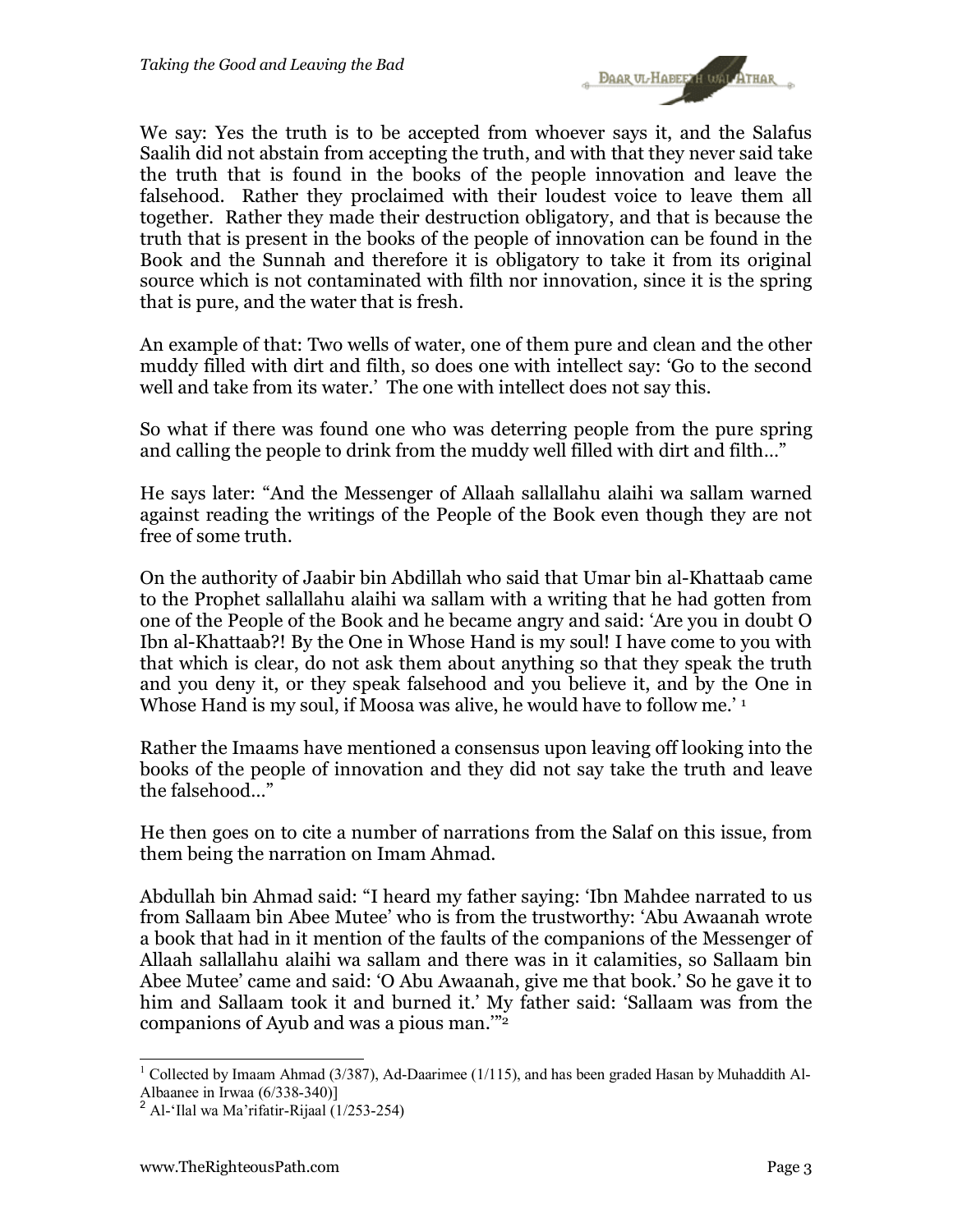

From them being the narration of al Marudhee who said: "I said to Abu Abdillah: I borrowed a book that had in it evil things, do you think I should burn or destroy it?' He answered: 'Yes.'"3

And Imam Ahmad said: "Beware of writing on anyone from the people of desires, a small or great amount, it is upon you with the people narrations and Sunan."4

He mentions also the statement Ibn Abee Haatim: "I found in the books of Abu Haatim Muhammad bin Idrees bin al-Mundhir al-Handhalee ar-Raazee, rahimahullaah, from what he was heard saying: 'Our Madhab and choice is the following of the Messenger of Allaah sallallahu alaihi wa sallam and his companions and the Tabi'een and those who followed them in righteousness, and abandoning looking into the writings of innovation, and clinging to the way of the people of narration…and abandoning the opinion of the people of deception, distortion, and lies, and abandoning looking in the books of al-Karaabeesee, and staying away from those who defend him from his companions."5

Nu'aim bin Hammaad said: "I spent five Dinaars on his books (i.e. the books of Ibraaheem ibn Abee Yahya), then one day he sent to us a book that had in it the beliefs of the Qadariyyah and the opinion of Jahm (ibn Safwaan), so when I read it and became aware, I said: 'This is your opinion?!' He answered: 'Yes.' So I burned his books and disposed of them."

Al Imaam Abu Nasr Ubaidallah ibn Sa'eed as-Sijzee wrote in his letter to the people of Zabeed about those who denied the *Harf* (letter) and Sawt (voice) a section on this. He said: "Section eleven: On the caution of relying upon everyone and taking from every book, because deception has become abundant, and there has spread from the different sects lies. Know, May Allaah have mercy upon us and you, that this section is from the first of these sections to be implemented due to widespread calamity, and that which has entered upon the people from carelessness, and that the condition of the people of our time has become one of confusion, and those who can be depended upon have become few, and those who would sell their religion for a small price have become many. So it is obligatory upon every Muslim who wishes for safety, not to trust in everyone and not to rely upon every book, and not to give free reign to everyone who gives the outward appearance of agreement [to the Book and the Sunnah]…" [End of quotes from *Ijmaa Al-Ulemaa*].

So we see from these statements and quotes and the statement of Ibn Taymiyyah that proceeded: 'It is hated for the one who does not have the ability to distinguish [between truth and falsehood] to look in the books that have a number of fabricated narrations, and misguided opinions like the books of the

 3 Hidaayatul-Areeb Al-Amjad (pg. 38)

 $4$  As-Siyar (11/231)

<sup>5</sup> Sharh Usul Itiqaad Ahlus-Sunnah (1/180)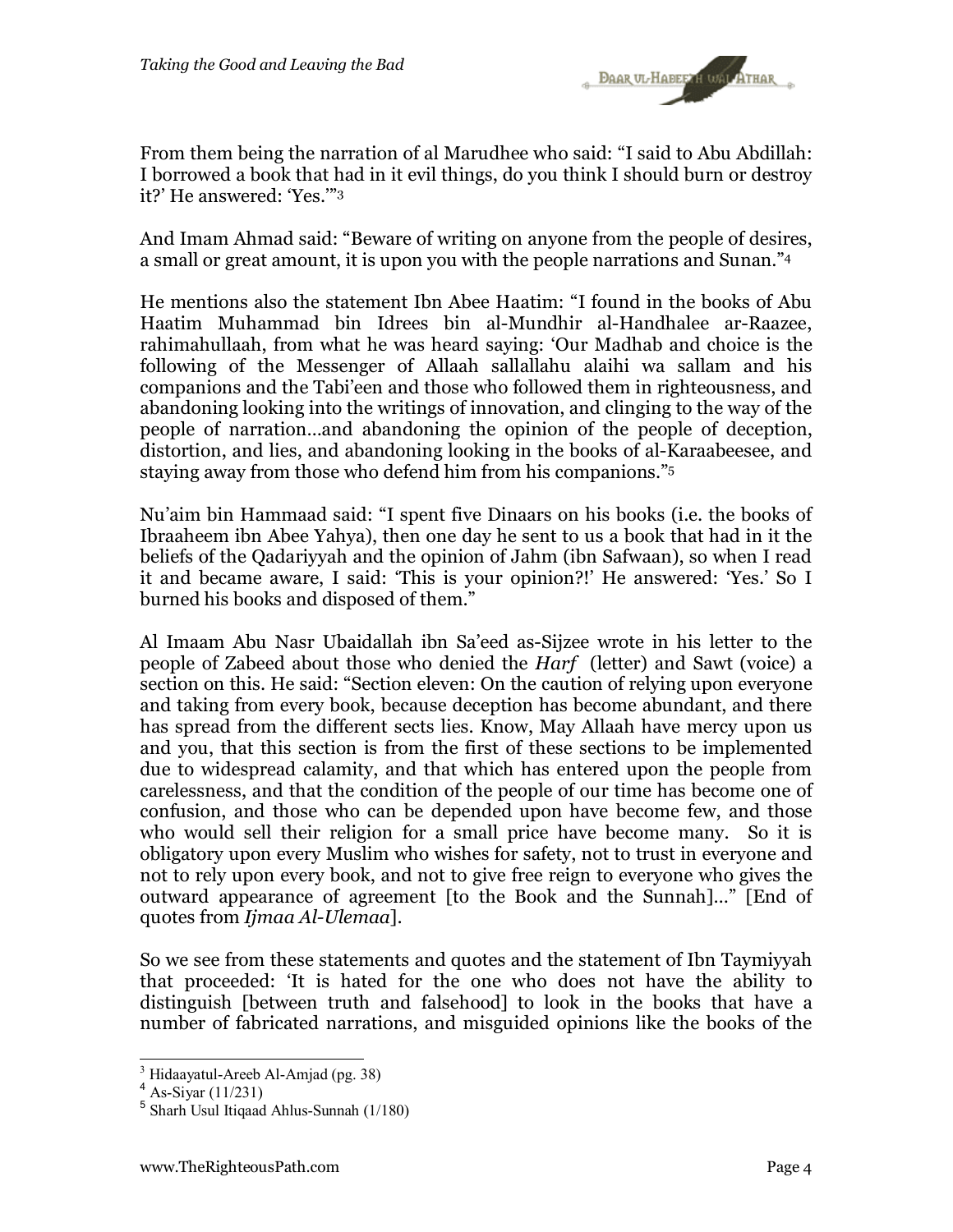

people innovation, and it is hated to take knowledge from the Qassaas (storytellers) and their likes who tell many lies in their speech, even if they speak much truth.' Even if there is the possibility of truth being present in these books; because of the inability of those who are not from the scholars to distinguish the truth from the falsehood, and to refute that which is error, these books should be left altogether and not looked into as whatever is in them from truth can be found in the Book and the Sunnah and the books of the people of the Sunnah.

Our Sheikh, the carrier of the banner of criticism and praise in these times, Abu Muhammad Rabeeus Sunnah ibn Haadee al-Madkhalee hafidhahullaah, said in explanation of this issue on the cassette titled *Manhaj Ahlis-Sunnah*, that is found on the website of our noble brothers at 'www.troid.org' hafidhahumallaah:

"So we advise the youth and the elders, and other than them from the Muslims that Allaah has opened their breasts to the truth, and adhering to it, to remain firm upon the straight way and to advise one another to remain firm upon this truth and this path, and not to expose themselves to the affairs of straying that has affected so many from those who the people of innovation and desires have drawn into looking into the books of falsehood and misguidance and listening to the cassettes that call to desires and innovations, with the argument that they will listen and read and whatever is from the truth they will accept it, and whatever is from falsehood they will reject. But in reality they are in the position of the one who does not have the ability to distinguish between truth and falsehood, Sunnah and innovation, between Tawheed and Shirk. So they fall into misguidance, straying, and innovation, and many from this kind become enemies to the truth and enemies of the people of truth.

The truth is clear in the Book and the Sunnah of the Messenger of Allaah sallallahu alayhi wa sallam and the sources of the Sunnah; Bukhaari, Muslim, Abu Dawud, Tirmidhee, Ibn Maajah, and Nisaaee, and the book Sharhus Sunnah of al Imaam al-Baghawee, and the books of creed that were written in service of the true Aqeedah and Manhaj, whose people are still upon the affair of clarifying the truth and refuting the falsehood and warding off the innovations and abandoning the people of innovation.

And from what we advise the youth that adhere to the Salafee Manhaj is to read the Book of Allaah, and the Sunnah of the Messenger of Allaah sallallahu alayhi wa sallam and to read the books of the Salaf from which we mentioned some previously, and to read the books of Shaykhul Islaam Ibn Taymiyyah and Ibnul Qayyim, and the books of Muhammad Abdul Wahhaab and his students, for in them is complete and comprehensive truth in Aqeedah and Manhaj, legislation, Halaal and Haraam, good character, and what is like it.

And I warn them the most severe warning from reading the books of the people of innovation, and looking in them, and being deluded by them, and from listening to those who call to reading them with the misguided argument that has